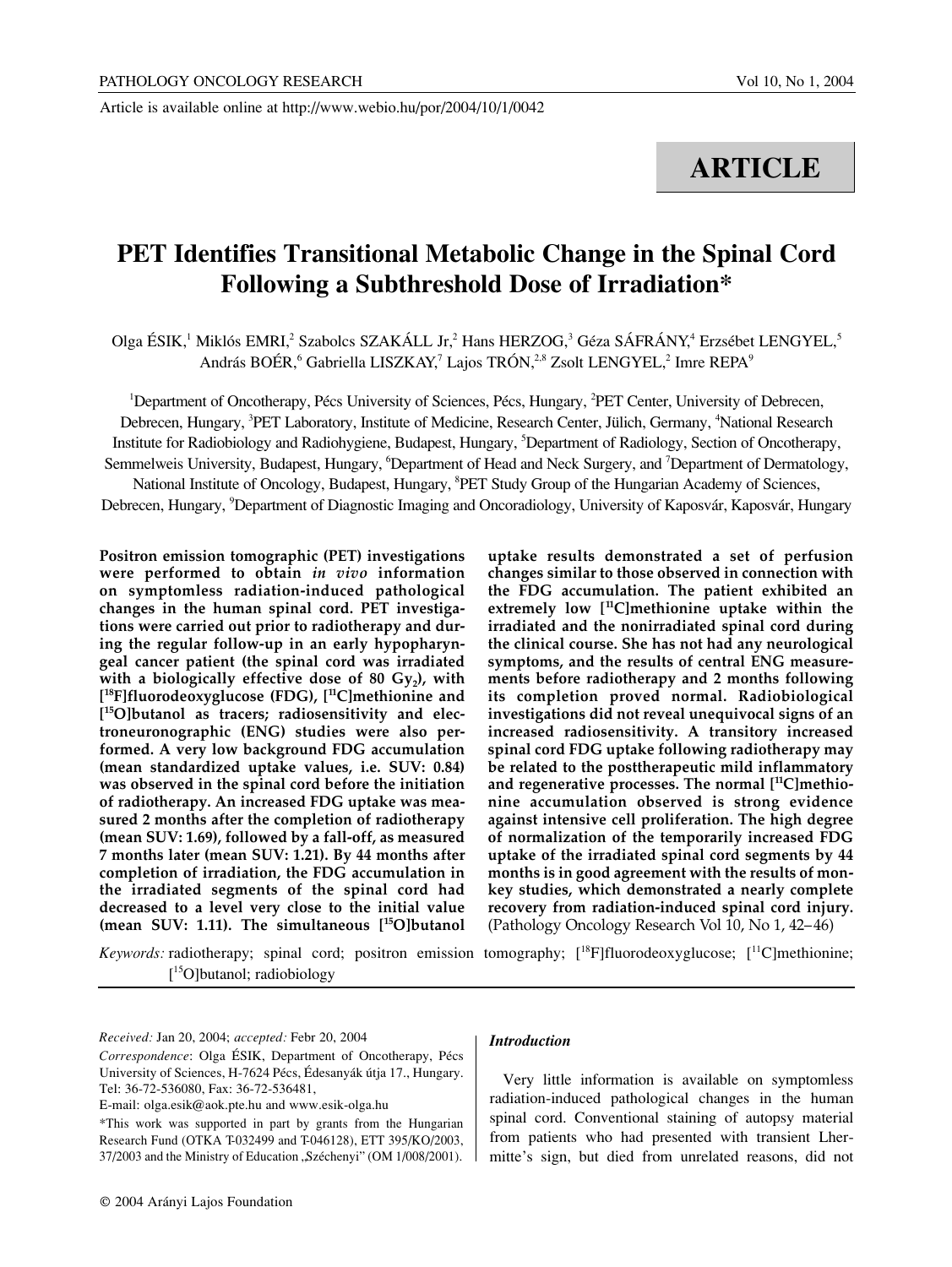reveal any pathological alterations in the cervical spinal cord. <sup>1</sup> However, moderate to mild demyelination and/or vascular injury were demonstrated following a single course of radiation treatment with 70.4-83.6 Gy, even in symptomless monkeys. 2-4 Similar findings were detected when an initial dose of 44 Gy or was followed 1–3 years later by a course of 39,6–66 Gy in monkeys. 4,5 An investigation of the postradiation spinal cord sequelae in these monkeys revealed that 61-100% regeneration can occur by 3 years after radiotherapy. 5

As pathological examinations in human can be carried out only *post mortem*, noninvasive diagnostic methods are necessary to investigate mild, radiation-induced pathophysiological processes *in vivo*. MRI, a sensitive tool in the detection of demyelination or vascular changes, failed to demonstrate any pathological signs in Lhermitte's syndrome caused by different disorders, <sup>6-8</sup> accordingly, we were interested in finding another method suitable for the characterization of radiation-induced alterations. Positron emission tomography (PET) is a sensitive tool with which to establish the functional status of different organs, and we therefore tested the suitability of this method for the disclosure of mild radiation-related changes within the spinal cord.

This paper describes clinical investigations aimed at the characterization of radiation-induced changes in the spinal cord physiology through the use of [<sup>18</sup>F]fluorodeoxyglucose (FDG),  $[$ <sup>11</sup>C]methionine and  $[$ <sup>15</sup>O]butanol PET; radiosensitivity and electroneuronographic (ENG) studies were also performed.

### *Patient and Methods*

A 49-year-old woman was diagnosed to have an early hypopharyngeal cancer (T1 N2b M0) in 1998 allowing a successful partial hypopharyngeal resection and radical right cervical lymph node dissection. The surgical intervention was followed by external irradiation with 6 MV photons and 8 MeV electrons. The intention was to treat the tumor bed and the bilateral parajugular lymph nodes with a maximum midplane dose of 50 Gy, using daily right and left portals with an angled-down technique (2 Gy/fraction/day, 5 times a week). When a midplane dose of 40 Gy was reached, the field size was shrunk and the spinal cord was no longer exposed directly to the irradiation. The posterior part of the field was boosted by 10 Gy electrons. Thus, the radiotherapy involved a cervical spinal cord dose of 40 Gy, with a calculated biologically equivalent dose (BED) of 80 Gy<sub>2</sub>, assuming  $/=2$  Gy.<sup>9</sup>

The patient subsequently has not had any neurological symptom (no Lhermitte's sign either) and has been disease-free for 6 years. The results of central ENG measurements (bilateral neck somatosensory and magnetic evoked potentials) before radiotherapy and 2 months following its completion proved normal. Likewise, MRI investigations (1.5 Tesla, Magnetom Vision Plus or Magnetom Symphony, Siemens, Erlangen) did not reveal any spinal cord abnormality before radiotherapy or during the follow-up.

Before radiotherapy and during the clinical course, PET investigations were performed with a GE 4096 Plus scanner (General Electric, Uppsala, Sweden). The doses applied were 5.55 MBq/kg FDG, 9.25 MBq/kg [ <sup>11</sup>C]methionine and approx. 2 GBq/scan [<sup>15</sup>O]butanol. Attenuation correction was based on transmission scans. Iterative reconstructions were made with a maximum likelihood algorithm<sup>10</sup> and the reconstructed image resolution was about 6 mm. For numerical comparisons, standardized uptake values (SUVs) were determined in the axial plane of the PET images by placing a region of interest (ROI) covering the cervical spinal cord between vertebral bodies C2 and C7. The average activity per milliliter in the ROI was found by applying a calibration factor obtained by scanning a uniform cylinder containing a known activity concentration. The uptake in this region was then corrected for the injected activity and the weight of the patient. The PET examinations had previously been approved by the Ethical Committee of the University of Debrecen and the patient had given her informed consent.

For image registration and fusion, we have used a stored follow-up CT scan of 3-mm axial slice thickness obtained with a Somatom Plus 4 tomograph (Siemens, Erlangen, Germany). Image registration was carried out by internal landmark matching technique, using only linear transformations with the help of the "Register" software (Montreal Neurological Institute).

The radiobiological investigations were approved by the Hungarian Health Care Scientific Council (6008/1/ETT/2002) and the patient again gave her informed consent. Two different experiments were performed to check whether an individual high radiosensitivity may have played a role in the development of radiation-induced spinal cord alterations in this patient. First, a primary fibroblast cell culture was established from a skin biopsy<sup>11</sup> and then, in a clonogenic assay,<sup>12,13</sup> fibroblasts were irradiated with different doses of radiation, and the survival rates were compared with the clonogenic survival of fibroblasts from 6 healthy subjects. Second, in a single cell electrophoresis (comet) assay, <sup>14,15</sup> whole blood was irradiated with 2 Gy of -radiation and comet analysis was performed either directly after irradiation to measure the initial DNA damage, or 4 h later to allow time for DNA repair and determination of the residual damage. Data evaluation was supported by the Komet Analysis System software package. The initial and the residual DNA damage in the lymphocytes of the patients were compared with the results obtained on 43 samples collected from healthy individuals.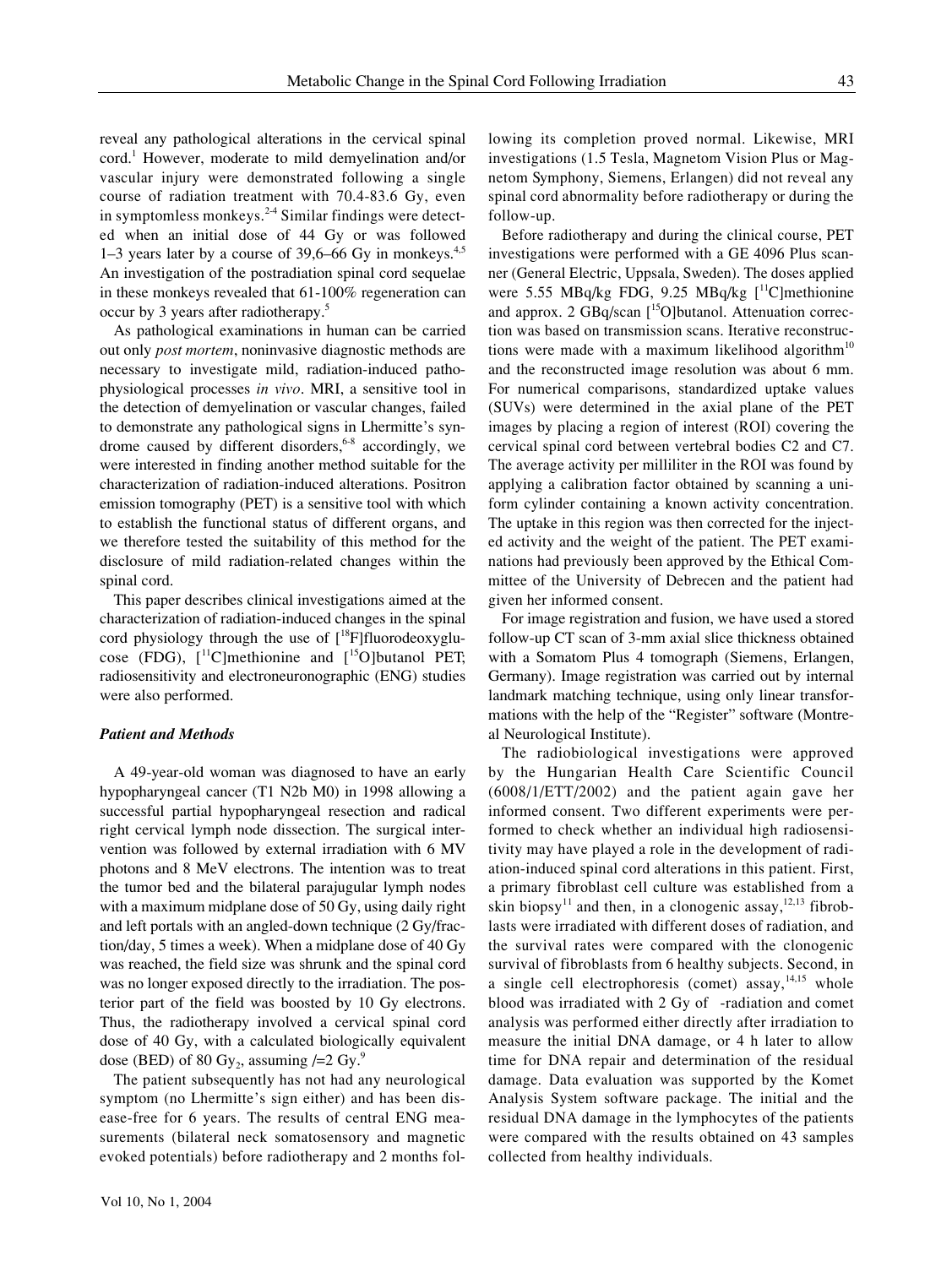

*Figure 1. Fused CT-PET images of the median sagittal section of the head and neck region using FDG (upper panel), [ <sup>15</sup>O]butanol (middle panel) and [ <sup>11</sup>C]methionine (lower panel), as tracers before irradiation and during the clinical course (2, 7, and 44 months following irradiation). The consecutive images display SUVs on an identical scale*

### *Results*

A very low background FDG accumulation was observed in the spinal cord of this patient in 1998 (mean SUV: 0.84), before the initiation of radiotherapy (*Figure 1*, upper panel). An increased FDG uptake was measured 2 months after radiotherapy (mean SUV: 1.69), which was followed by a decline, as measured 7 months later (mean SUV: 1.21). The FDG accumulation in the irradiated segments of the spinal cord had decreased to a level very close to the initial value by 44 months after completion of irradiation (mean SUV: 1.11).

The simultaneous  $[$ <sup>15</sup>O]butanol uptake results demonstrated a set of perfusion changes similar to those observed in the FDG accumulation (*Figure 1*, middle panel). The patient had an extremely low [ <sup>11</sup>C]methionine uptake (*Figure 1*, lower panel) within the irradiated and the nonirradiated spinal cord which did not change during the clinical course (the mean SUVs were between 0.25 and 0.35). The bone marrow uptake disappeared from the irradiated vertebral bodies C 2-Th 3 (C 1 has practically no body).

In the fourth year of the clinical course, the fibroblasts of the patient displayed a slightly increased radiation sensitivity relative to those of the healthy controls (*Figure 2*). In the comet assay, no essential difference was found between the DNA repair capacity of the patient's lymphocytes and those of the controls.

## *Discussion*

The few studies that have been published on PET of the spinal cord revealed a very low physiological FDG uptake, due to the considerable proportion of white matter with low metabolic activity relative to the small bulk of the gray matter.<sup>16-20</sup> The spinal cord usually also exhibits a rather low [ <sup>11</sup>C]methionine uptake, in consequence of the slow cell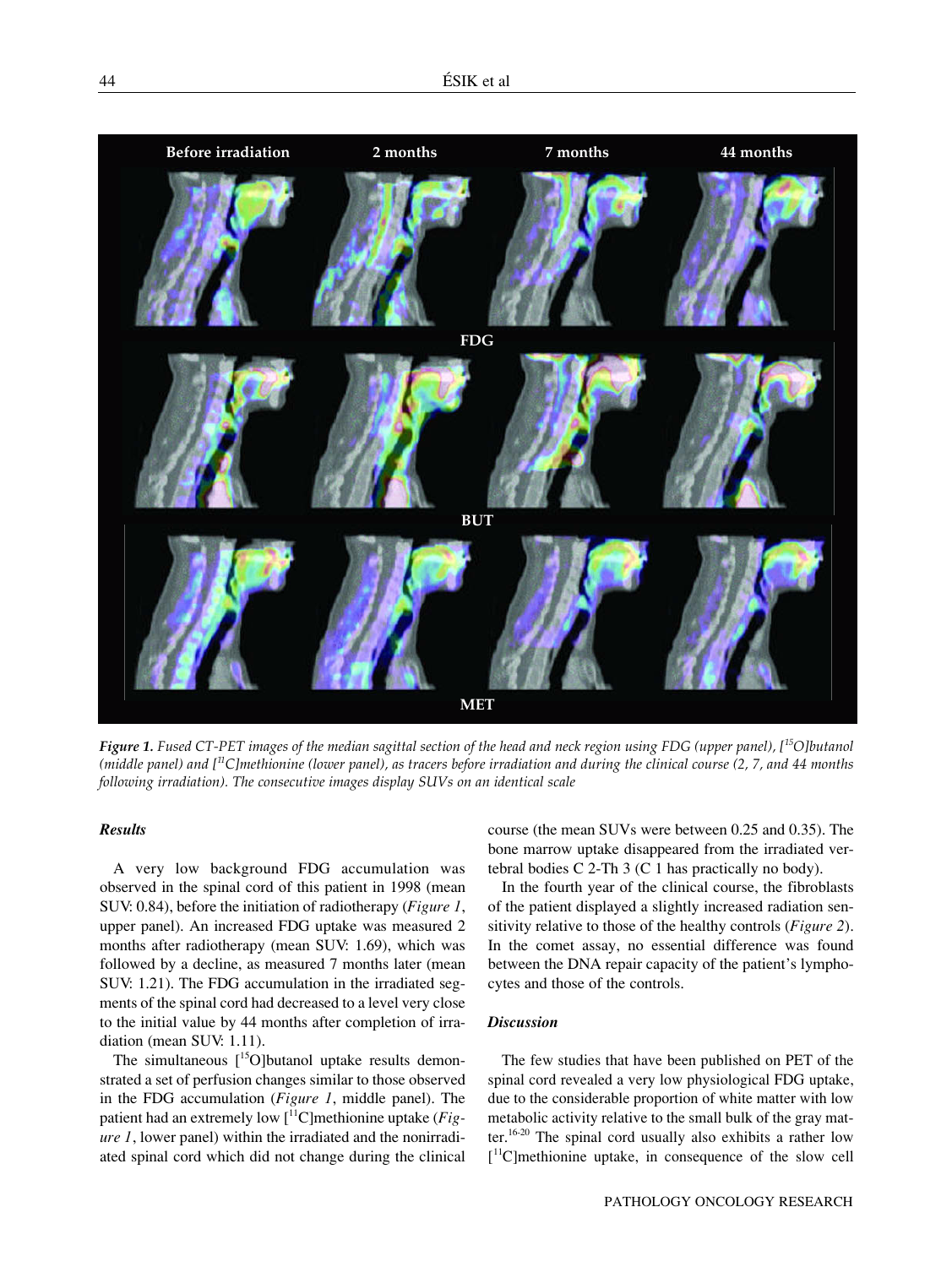

*Figure 2. Survival curves for primary fibroblast cells. Filled circles: fibroblasts from the present patient; open circles: average survival of fibroblasts from 6 healthy children*

turnover. 19,21-24 A close direct relationship was described between the regional blood flow and the glucose metabolism of the spinal cord, $2^{3,24}$  which was very similar to the coupling of these parameters observed in brain studies.<sup>25</sup>

After radiotherapy of the spinal cord with a BED of 80  $Gy_2$ , MRI and conduction velocity investigations of the present patient did not disclose any pathological sign of abnormalities. At the same time, the irradiated segment of the spinal cord exhibited increased FDG and [<sup>15</sup>O]butanol uptakes, which continually fell off during the 4-year clinical course. The parallelity in the changes of the accumulation of these two tracers is in complete agreement with previous findings.<sup>23,24</sup> The spinal cord exhibited a permanently low methionine uptake, equal to the physiological level.

Wilmshurst et al. observed an increased spinal cord FDG uptake following radiotherapy, without any neurological sign.<sup>19</sup> Their patient was irradiated for a recurrent, previously resected low grade cauda equina ependymoma (benign papilloma; the radiation dosage was not stated). Two months after irradiation, FDG PET investigation revealed an increased tracer uptake (SUV 5.2); no tumorous sign was detected by MRI during the subsequent 3-year clinical course. The difference in absolute postirradiation values between our findings and those of Wilmshurst et al. may be explained by several facts. The doses applied may have been dissimilar, as the spinal cord of our patient received only 40 Gy, and the cauda equina tumor probably required a higher radiation dose. Although the radiobiological investigations of our patient did not reveal unequivocal signs of an increased radiosensitivity, a possible difference in the individual responses to radiation cannot be ruled out. Finally, the exact time protocol of the FDG imaging was not the same in the two cases either. It is noteworthy that an increased FDG uptake in the brain was reported earlier following intensive radiotherapy of malignant brain tumors.<sup>26</sup>

The concordant results allow speculation concerning the pathomechanism of the transiently increased FDG accumulation within the irradiated spinal cord. An elevated glucose metabolic rate can be a sign concomitant with cell division or inflammatory processes stemming from the pathological responses of the central nervous system (CNS) to ionizing radiation. 27-33 Demyelination (mainly related to the loss of oligodendrocytes and glial progenitor cells), one of the induced pathological processes, inevitably results in consecutive gliosis and astrocytosis (Type 1 lesion), both requiring extra energy consumption. It is generally accepted that energy-demanding remyelination is a clear prerequisite for functional regeneration.<sup>34</sup> Jeffery reported that normalization of a toxin-induced locomotor deficit of the spinal cord accompanied by spontaneous remyelination. <sup>35</sup> Recent studies have revealed that many regions of the adult CNS contain neuronal progenitors that have the ability to generate new neurons and glia. 36,37 Sasaki et al. described that transplantation of isolated bone marrow fraction led to the repair of X-raydemyelinated adult rat spinal cord axons, apparently as a result of the bone marrow stem cells undergoing differentiation into myelin-forming cells. 38 It has also been shown that the number of oligodendrocyte progenitor cells increases following mechanical spinal cord injury. 39

Vascular (Type 2) lesions include endothelial cell damage, preferentially in capillaries and venulae, which is usually accompanied by a chronic inflammatory reaction involving mononuclears (lymphocytes, mainly T cells, macrophages and microglia), and often by fibrinoid necrosis of the vascular wall (radiation vasculitis), resulting in an increased energy demand. Eventually, thickening of the vessel walls, telangiectasia and thrombosis/occlusion evolve. Besides white matter reactions, gray matter sequelae (neuronal degeneration, chromatolysis, and a coarse tigroid appearance of the Nissl substance) may also occur in the anterior and posterior horns of the myelon, $^{28-31,40}$  but